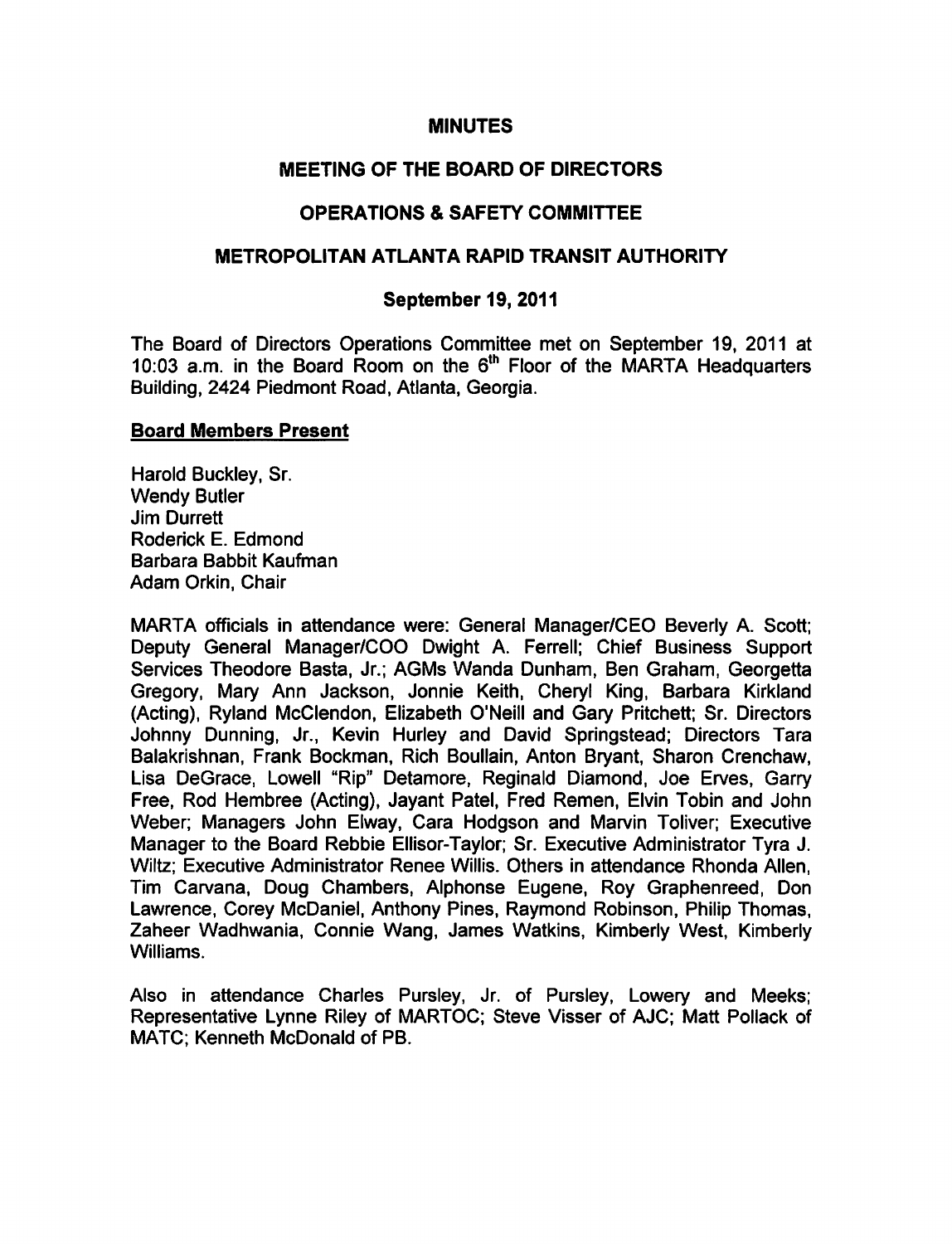### Approval of the August 15, 2011 Operations & Safety Committee Meeting **Minutes**

On motion by Mrs. Kaufman seconded by Mr. Durrett, the minutes were unanimously approved by a vote of 4 to 0, with 4 members present.

### Resolution Authorizing Award of a Contract for Revenue Vehicle Towing, Contract Proposal Number B23559

Mr. Bryant presented this resolution for Board of Directors approval authorizing the General Manager/CEO or her delegate to enter into a contract with S & W Services of Atlanta, Inc. for Revenue Vehicle Towing Services.

On motion by Mr. Durrett seconded by Mrs. Kaufman, the resolution was approved by a vote of 4 to 0, with 5 members present.

Dr. Edmond abstained.

## Resolution Authorizing Award of a Contract for Small AC Motor Overhaul and Repair Services. Contract Proposal Number B22518

Mr. Erves presented this resolution for Board of Directors approval authorizing the General Manager/CEO or her delegate to enter into a contract with RAM Industrial Services for Small AC Motor Overhaul and Repair Services.

Mr. Durrett asked why the lowest bidder was deemed non-responsive.

Mr. Erves said the vendor failed to bid on all line items.

Mr. Durrett asked how staff corrected the bid.

Mrs. DeGrace said staff multiplied the items out to make the correction.

On motion by Mr. Durrett seconded by Dr. Edmond, the resolution was unanimously approved by a vote of  $6$  to 0, with 6 members present.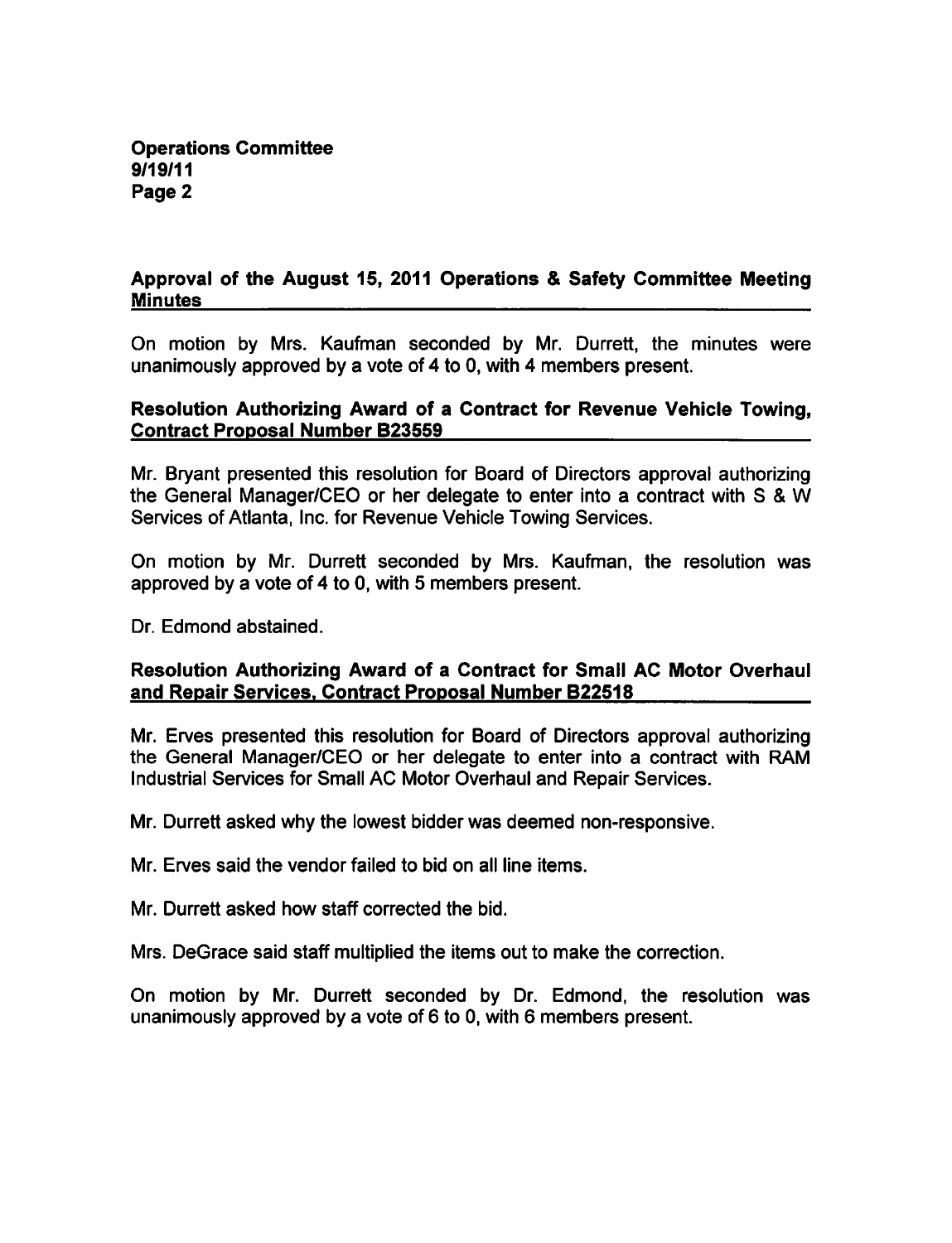Operations Committee 9/19/11 Page 3

## Resolution Authorizing Award of a Contract for HVAC Services for the MARTA Headquarters Complex. Contract Proposal Number B22366

Mr. Remen presented this resolution for Board of Directors approval authorizing the General Manager/CEO to enter into a contract with ARS Mechanical, LLC for HVAC Services for the MARTA Headquarters complex.

Mr. Orkin said based on the increase over the current contract can MARTA rebid the contract.

Mr. Remen said the Audit and Contracts & Procurement departments conducted review and determined that the contract amount was reasonable.

On motion by Mrs. Butler seconded by Mrs. Kaufman, the resolution was unanimously approved by a vote of  $6$  to 0, with 6 members present.

### Resolution Authorizing Award of a Contract for the At-Grade Track Rehabilitation. Contract Proposal Number B17524

Mr. Free presented this resolution for Board of Directors approval authorizing the General Manager/CEO or her delegate to enter into a contract with Massana Construction, Inc. for the At-Grade Track Rehabilitation.

Mr. Orkin said this is a sizable CIP project with one bid. He asked if MARTA used Massana before.

Mr. Free said MARTA has used Massana before and they have done well.

Mr. Orkin asked what the warranty term will be.

Mr. Free said one year.

Dr. Edmond said nine notices were sent to recommended vendors, 18 firms purchased copies of the contract document. He asked why the Authority only received two bids.

Mrs. DeGrace said six firms were unable to meet the contract requirement of a General Contractor license; three firms were only interested as subcontractors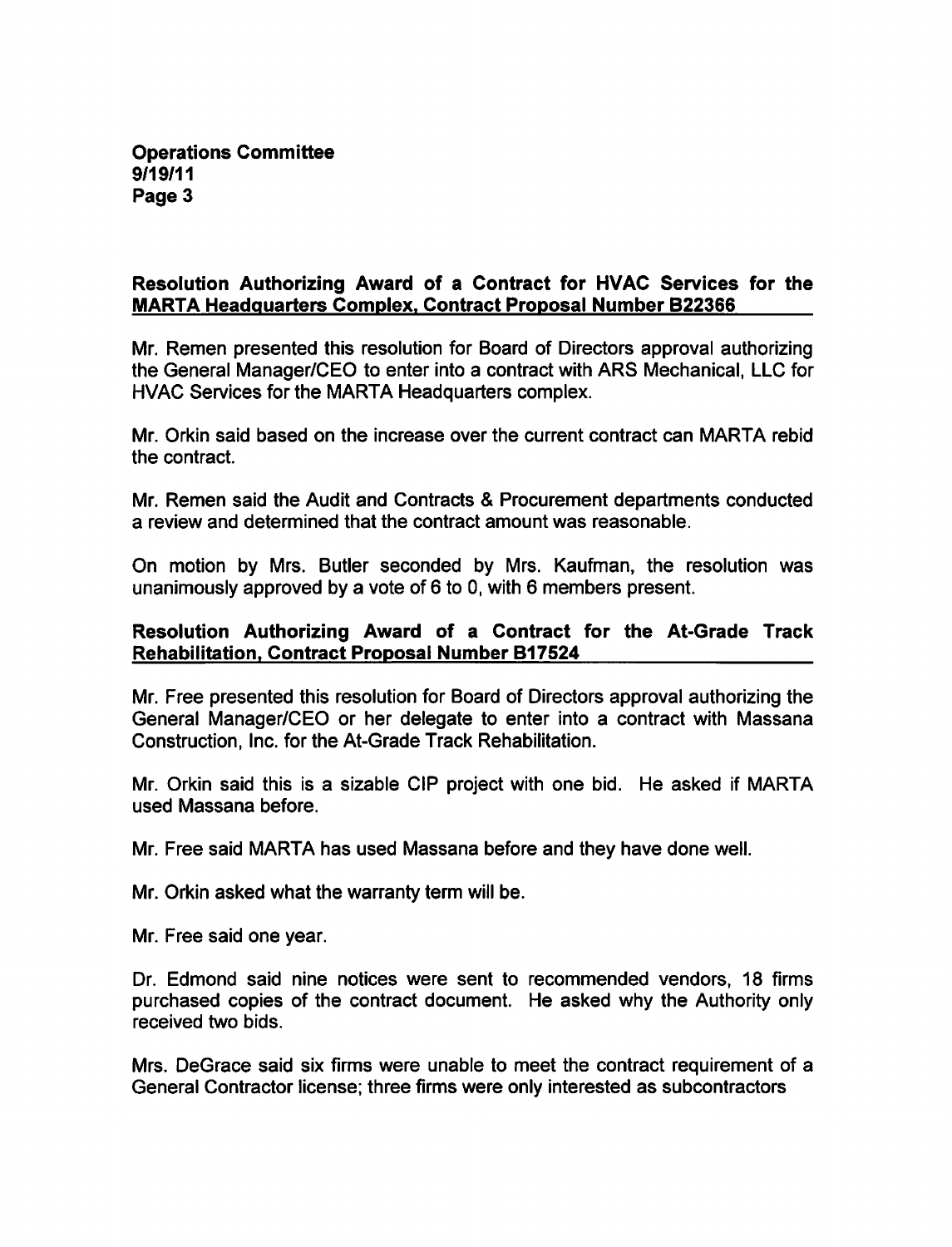and seven firms decided not submit bids due to scheduling conflicts or lack of interest.

Dr. Edmond asked how much time they were given to respond.

Mrs. DeGrace said 30 days.

Mr. Orkin asked when the project will begin.

Mr. Free said after full Board approval. Staff anticipates the project to start in December.

Mr. Orkin said he wants to be sure that MARTA is getting the most competitive bid. He asked if there is enough time to get more bids or is this a project that needs to be started as soon as possible.

Mr. Free said waiting will cause the situation to get worse. He added that the engineer's estimate was close to \$1M more than the bid amount from Massana.

Dr. Edmond said it is difficult to believe in this economy more firms would not want to bid and are qualified to perform the work. He asked if MARTA could allow firms 60 days to response to bid notices in the future.

Mr. Ferrell said doing so will slow down the Authority's ability to deliver projects.

Mr. Durrett said the Board has discussed before about how to interest contractors. It would be helpful if the Board understood how MARTA lets the community know about upcoming projects.

Mr. Ferrell said MARTA follows the process laid out by the Federal Transit Administration. The criteria for non-responsive bidders are determined by the FTA's guidelines.

Mr. Buckley said it may help to provide contractors a list of typical reasons for disqualification.

Dr. Scott said moving forward MARTA can plan for a 45-60 day response deadline. However, it would not be possible to make the change in the current fiscal year.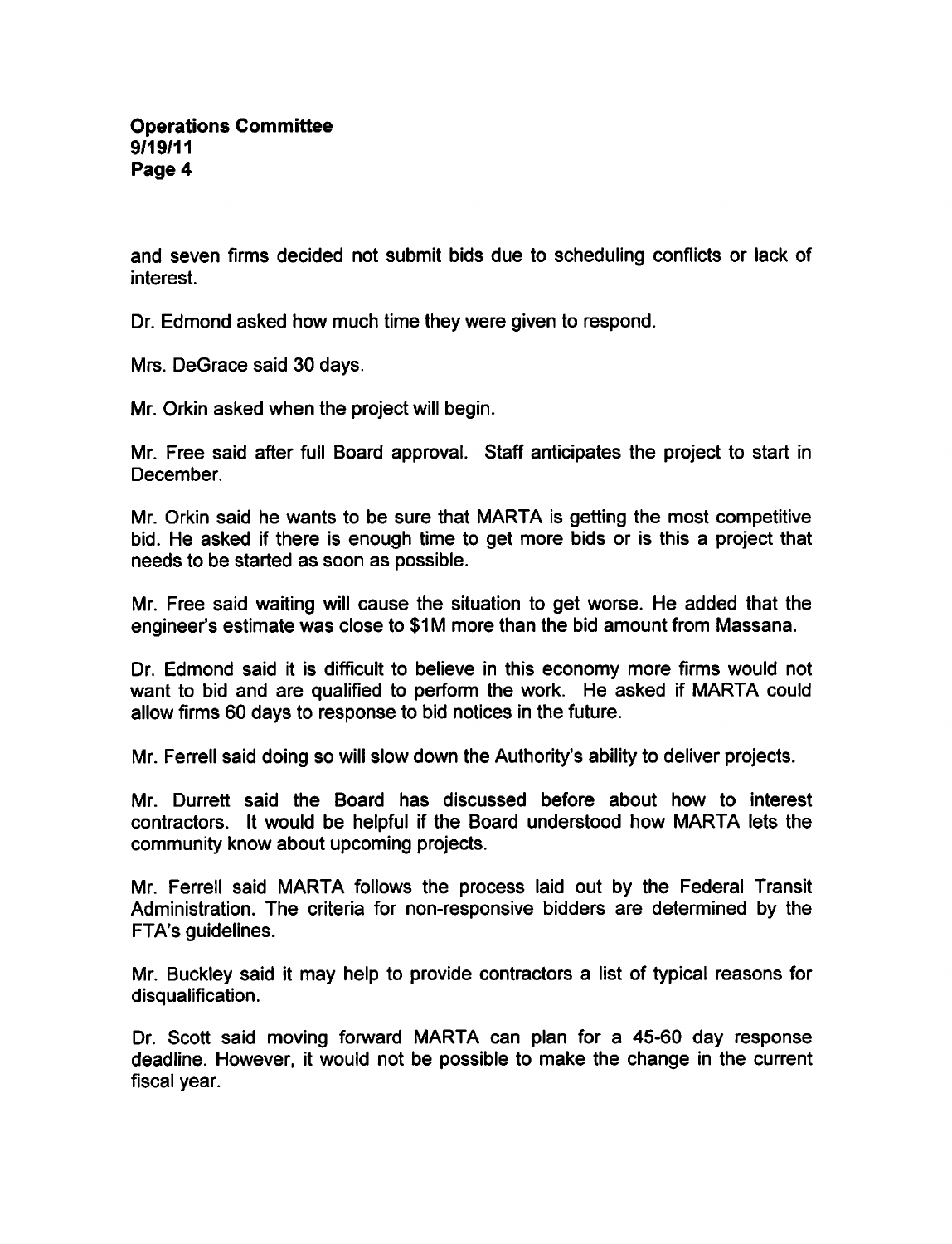On motion by Mr. Durrett seconded by Mrs. Butler, the resolution was unanimously approved by a vote of 6 to 0, with 6 members present.

### Briefing - Safety. Health and Industrial Hygiene Consulting Services

Mr. Carvana briefed the Operations and Safety Committee on MARTA's Safety, Health and Industrial Hygiene Services.

The purpose of the Safety, Health and Industrial Consulting Services contract is to provide on-call system safety support related to occupational, industrial hygiene system, safety/security and asbestos and lead-based paint management services.

The specific services to be utilized through the Safety, Health and Industrial Hygiene Consultant are:

- Asbestos and Lead-Based Paint (LBP) Management Services, covering laboratory assessments, investigations and abatement services
- Occupational Safety and Health Services, covering general industry and construction safety
- Industrial Hygiene Services, covering personal protection equipment assessments, personal air monitoring, respiratory fit-testing and training services
- Engineering Control Systems Evaluation and Design, covering indoor environmental quality assessments and evaluations
- Safety Audits
- Lost Prevention Surveys, covering development of fire/life safety plans and surveys
- Ergonomic Services
- General Health and Safety Laboratory Services

The current five-year contract with Bureau Veritas North America will expire on June 30, 2012.

In accordance with MARTA policy, Committee approval is required prior to the following steps:

1) Solicitation of new A/E procurements